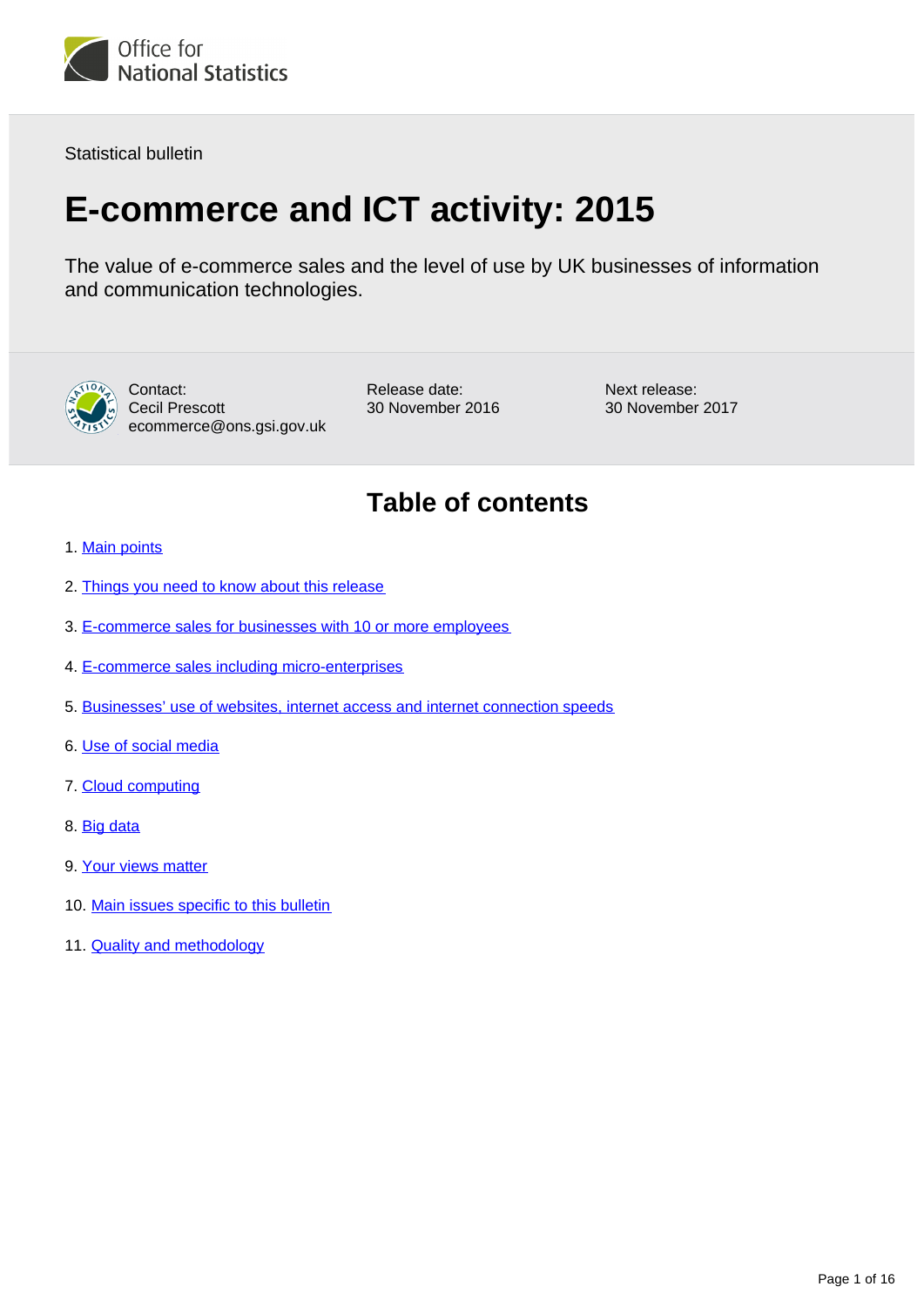## <span id="page-1-0"></span>**1 . Main points**

In 2015, e-commerce sales by businesses with 10 or more employees in the UK non-financial sector were £533 billion, representing 19.0% of business turnover. This decreased from £543 billion (19.4% of business turnover) in 2014. These estimates are at current prices.

Sales made by Electronic Data Interchange (EDI) of £318 billion contributed 59.6% of the value of total ecommerce sales in 2015 for businesses with 10 or more employees, a decrease from 63.8% in 2014.

Website sales of £215 billion contributed 40.4% to the total e-commerce sales in 2015 for businesses with 10 or more employees, an increase from 36.2% in 2014.

Micro-enterprises' (businesses with less than 10 employees) e-commerce sales were £21.2 billion in 2015. This represented 4.6% of business turnover of micro-enterprises. Their e-commerce sales consisted of £18.8 billion of website sales and £2.4 billion of EDI sales.

In 2015, 83.0% of all businesses had internet access, 80.7% of all businesses used a fixed broadband connection and 55.6% used a mobile broadband internet connection.

### <span id="page-1-1"></span>**2 . Things you need to know about this release**

The [Organisation for Economic Co-operation and Development \(OECD\)](http://www.google.com/url?sa=t&rct=j&q=oecd&source=web&cd=4&cad=rja&ved=0CDwQFjAD&url=http%3A%2F%2Fwww.oecd.org%2F&ei=VNu0UJzMKMe4hAfswoCIAw&usg=AFQjCNHOvha_Kgd0PZryx-7E0w8swGHlKA) definition of e-commerce is used in this statistical bulletin. An e-commerce transaction is defined as "the sale or purchase of goods or services, conducted over computer networks by methods specifically designed for the purpose of receiving or placing of orders". It is important to note, under this definition, that "the goods or services are ordered by those methods, but the payment and the ultimate delivery of the goods or services do not have to be conducted online".

These estimates are sourced primarily from the E-commerce Survey of UK Businesses and supplemented with information from the **[Annual Business Survey \(ABS\)](https://www.ons.gov.uk/businessindustryandtrade/business/businessservices/methodologies/annualbusinesssurveyabs)**. The 2015 E-commerce Survey of UK Businesses selected nearly 11,000 UK businesses in the manufacturing, production, construction, distribution and parts of the service sectors of the economy. These statistics are presented on a current price basis, which reports prices as they were at the time of measurement and not adjusted for inflation.

This release contains information on micro-enterprises (businesses with fewer than 10 employees) and also estimates broken down by the following employment sizebands: 10 to 49, 50 to 249, 250 to 999 and 1,000 or more.

Furthermore, approximately 40% of the survey questions change each year. This is to enable the survey to cover changes and developments in the use of information and communication technologies (ICT) and e-commerce. Therefore the availability of time series varies according to how long a particular question has been included in the survey.

E-commerce estimates prior to 2008 are not directly comparable to recent years due to changes to the measurement of e-commerce. Therefore, the time series for e-commerce estimates in this release start at 2008. The revisions policy for this release is that estimates in the previous two years are subject to revision.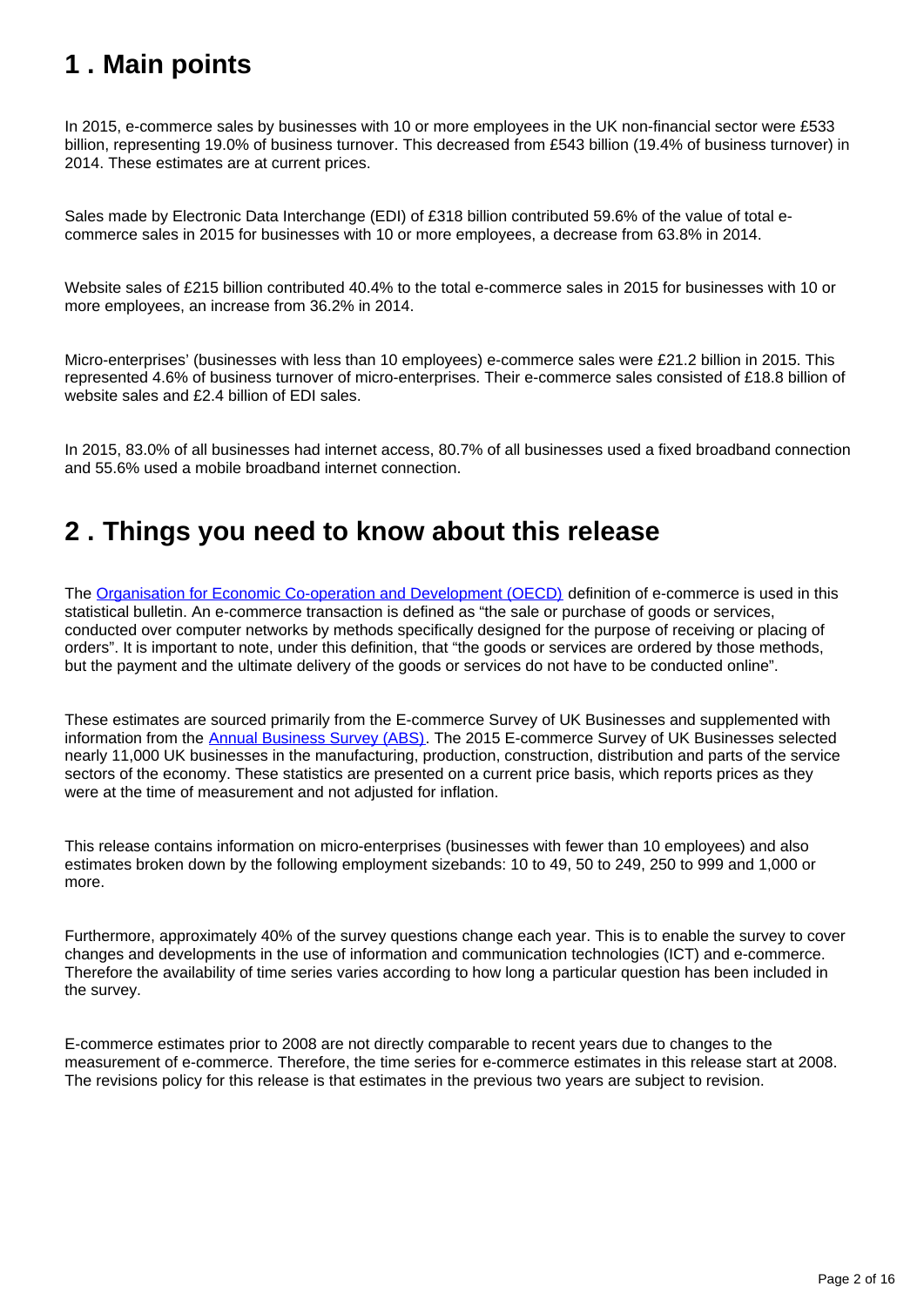Estimates from the E-commerce survey and the Retail Sales Inquiry (RSI) measure completely different concepts. The E-commerce survey measures sales over a website, regardless of who the sales are to. Therefore, the estimates for the retail sector from the E-commerce survey relate to total sales over a website made by businesses classified to the retail sector (ie division 47 of the Standard Industrial Classification). These sales will be all sales over a website, not just retail sales over a website, whereas the RSI just measures retail sales, defined as sales to the general public for household consumption. Therefore, estimates from the RSI and the Ecommerce survey are not directly comparable.

## <span id="page-2-0"></span>**3 . E-commerce sales for businesses with 10 or more employees**

Total e-commerce sales are comprised of sales received over a website and sales received over Electronic Data Interchange (EDI). These 2 components are quite different types of activity, but both are considered as ecommerce due to their use of electronic communication for transactions:

- website sales are sales over a website or "app" irrespective of the payment method
- EDI is the computer-to-computer exchange of data and documents in a standard electronic format; EDI is a central part of e-commerce because it enables businesses to exchange information electronically much faster, more cheaply and more accurately than is possible using other methods

In 2015, the value of e-commerce sales by businesses was £533 billion (based on businesses with 10 or more employees). This was a decrease, at current prices, of £9.9 billion since the 2014 estimate of £543 billion. The total e-commerce sales of £533 billion represented 19.0% of business turnover, compared with 19.4% in 2014 and 13.7% in 2008.

EDI sales of £318 billion accounted for 59.6% of the value of e-commerce sales in 2015 (based on businesses with 10 or more employees), with the remaining £215 billion (40.4%) being website sales. The proportion of businesses making e-commerce sales was 21.5% in 2015, an increase from 17.1% in 2009 (the earliest year when comparable records are available). In 2015, more businesses made website sales (18.6%) compared with EDI sales (5.1%), although the value of EDI sales is much greater than website sales.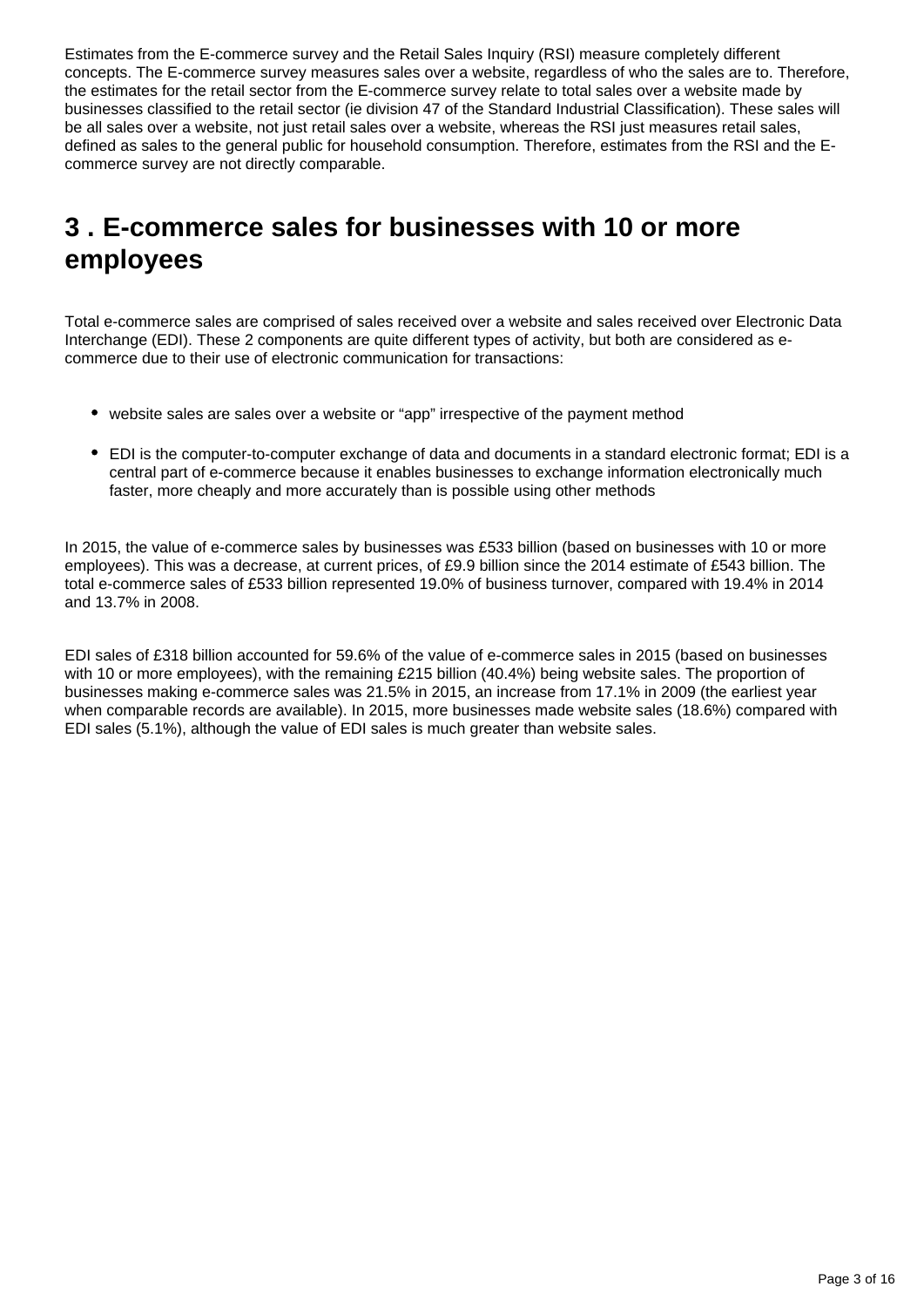

**Source: Office for National Statistics**

Sales over a website have grown steadily in recent years, both in terms of the proportion of businesses using websites for sales and the value of website sales.

In 2015, the value of website sales as a proportion of turnover was 7.7%, up from 7.0% in 2014 and 4.9% in 2009.

The value of sales to private customers in 2015 was £119 billion. The largest businesses (1,000 or more employees) made the highest sales to private customers at £77.5 billion in 2015. The value of sales to businesses or public authorities was £96.5 billion. Businesses with 250 to 999 employees made the highest sales to businesses or public authorities of £35.9 billion.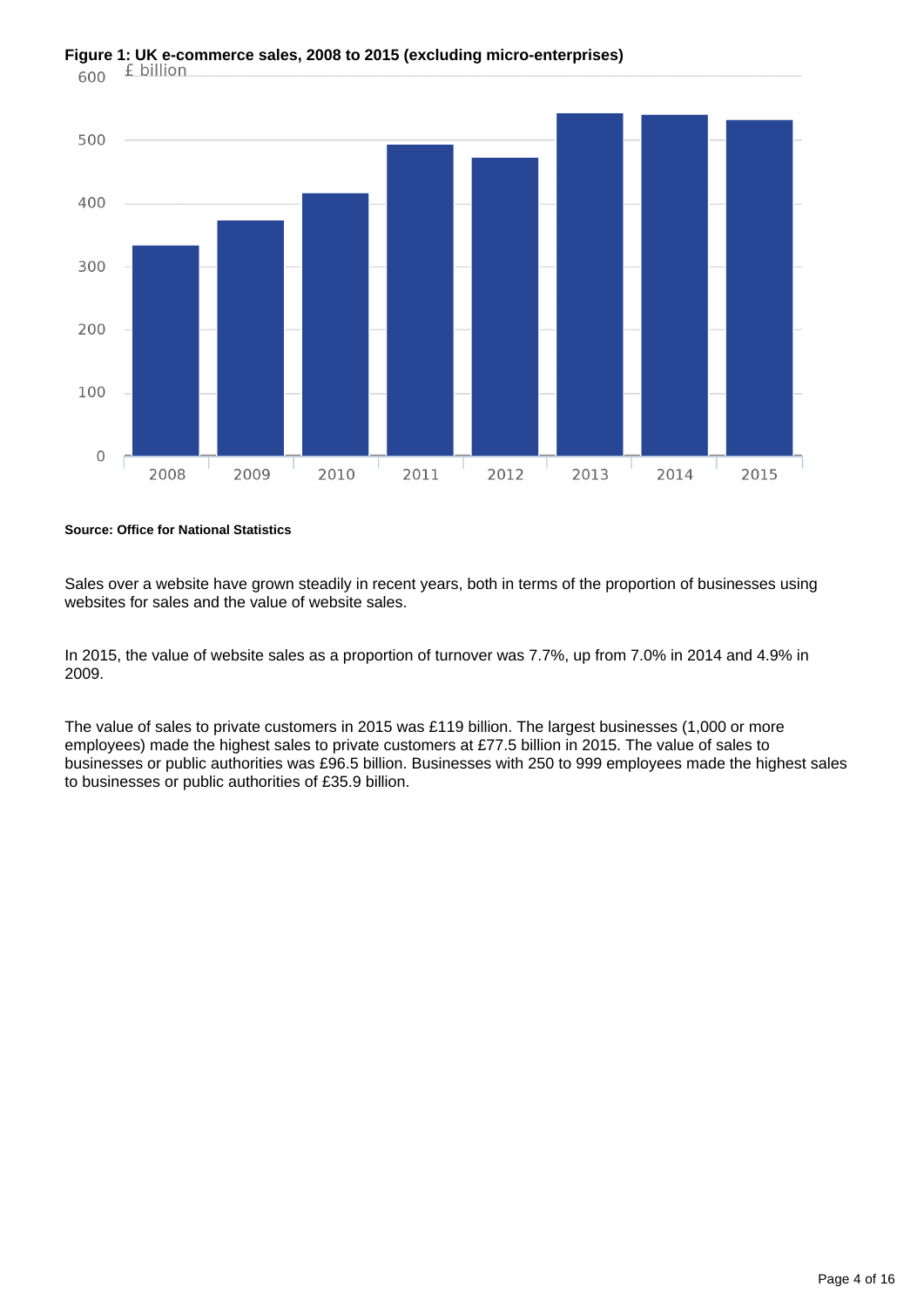

**Figure 2: Value of UK e-commerce sales over a website, by size of business, 2009 to 2015 (excluding micro-enterprises)**

#### **Source: Office for National Statistics**

Sales over EDI are only made to businesses, whereas website sales are made to businesses or public authorities and households. The value of EDI sales was £318 billion in 2015. This is a decrease of £28.4 billion (8.2%) since 2014, but an increase of £53.2 billion (20.1%) since the 2009 estimate of £264 billion.





**Source: Office for National Statistics**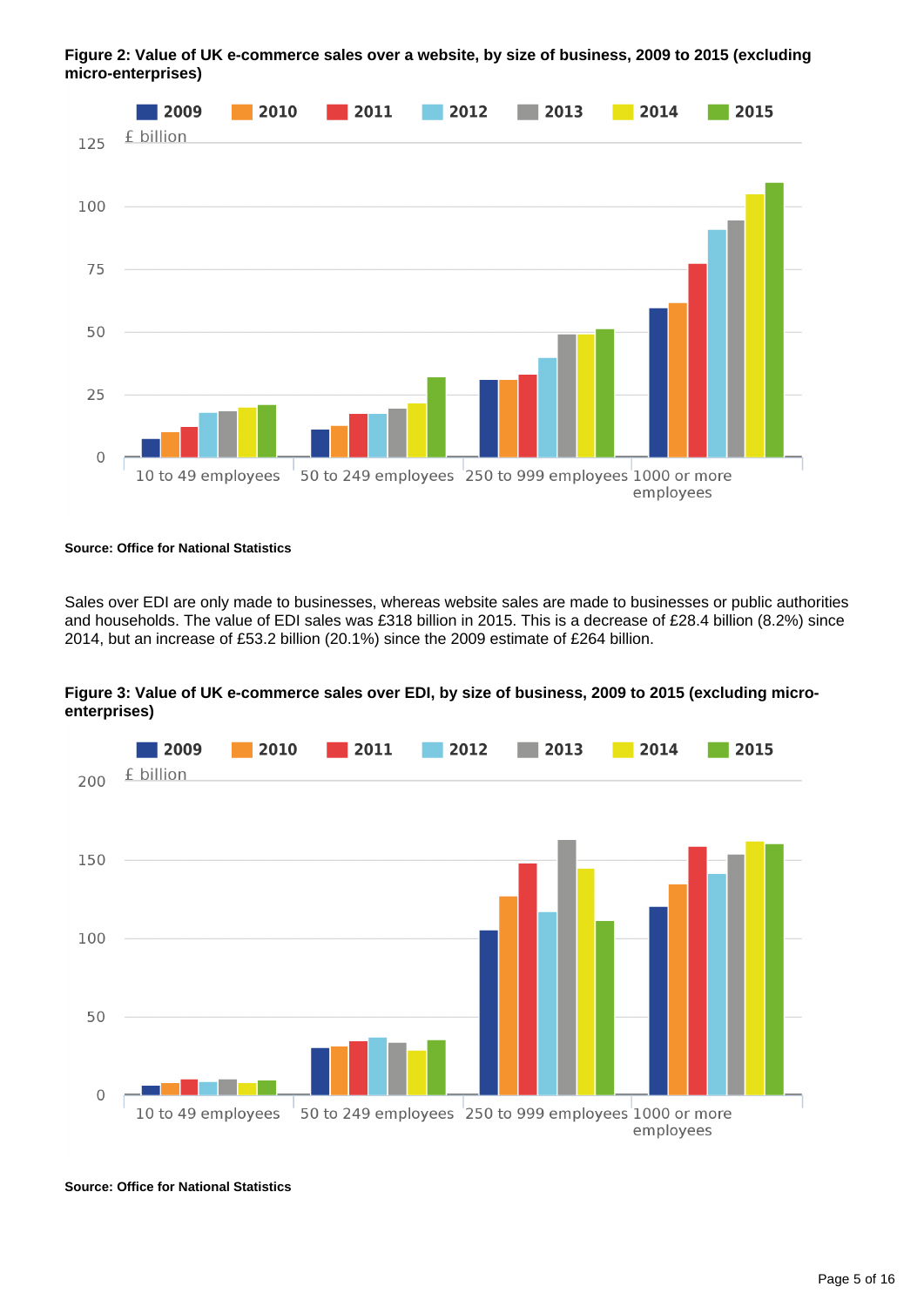### **E-commerce sales by industry sector**

The wholesale and manufacturing sectors reported the highest values of e-commerce sales in 2015 at £189 billion and £155 billion respectively. These values represented 35.5% and 29.1% of e-commerce sales respectively.

The construction sector reported the highest percentage increase in total e-commerce sales in 2015, an increase of 50.0% from £5.6 billion in 2014 to £8.4 billion in 2015.





**Source: Office for National Statistics**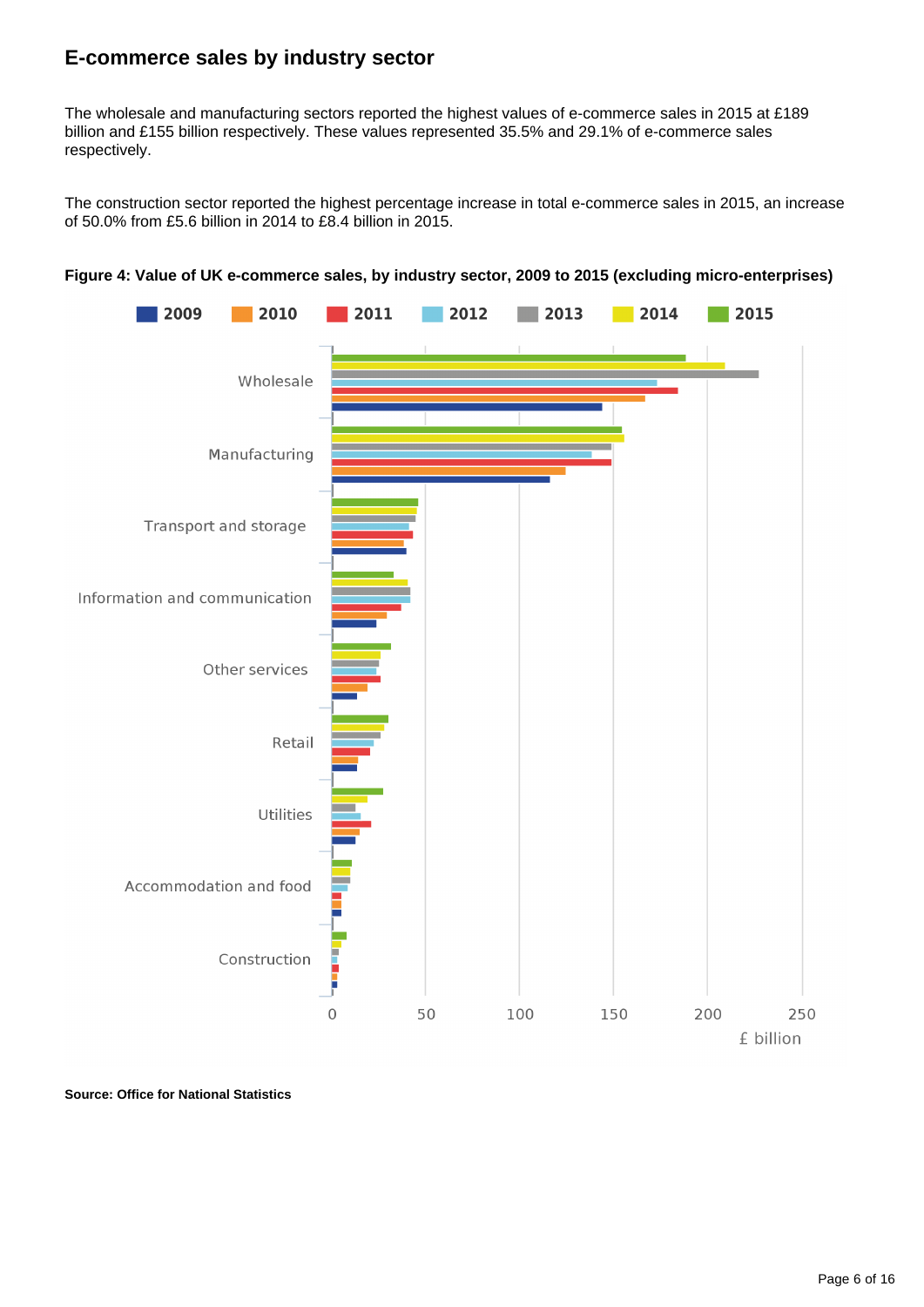### <span id="page-6-0"></span>**4 . E-commerce sales including micro-enterprises**

In 2015 micro-enterprises made total e-commerce sales of £21.2 billion. These consisted of £18.8 billion website sales and £2.4 billion Electronic Data Interchange (EDI) sales. Combining the e-commerce sales made by microenterprises with those made by businesses with 10 or more employees gave an overall value of e-commerce sales of £554 billion in 2015.

Including micro-enterprises' sales with those made by businesses with 10 or more employees increased total website sales to £234 billion and EDI sales to £320 billion.

Website sales made by micro-enterprises represented 8.0% of the value of website sales for all businesses. EDI sales made by micro-enterprises represented just 0.7% of the value of all EDI sales in 2015.

#### **Figure 5: Total UK e-commerce sales, by size of business, 2014 and 2015 (including micro-enterprises)**



**Source: Office for National Statistics**

In 2015 website sales to private customers by all businesses were £131 billion.

Businesses with 10 or more employees accounted for £119 billion of these sales, while micro-enterprises accounted for £12.3 billion. This value was higher than sales to private customers made by businesses with 10 to 49 employees at £11.7 billion. Website sales to businesses or public authorities were £103 billion in 2015 and micro-enterprises made just £6.5 billion of these sales.

### **E-commerce sales by industry sector**

The wholesale sector reported the highest value of website sales at £75.5 billion; the construction industry reported the lowest value at £2.2 billion in 2015.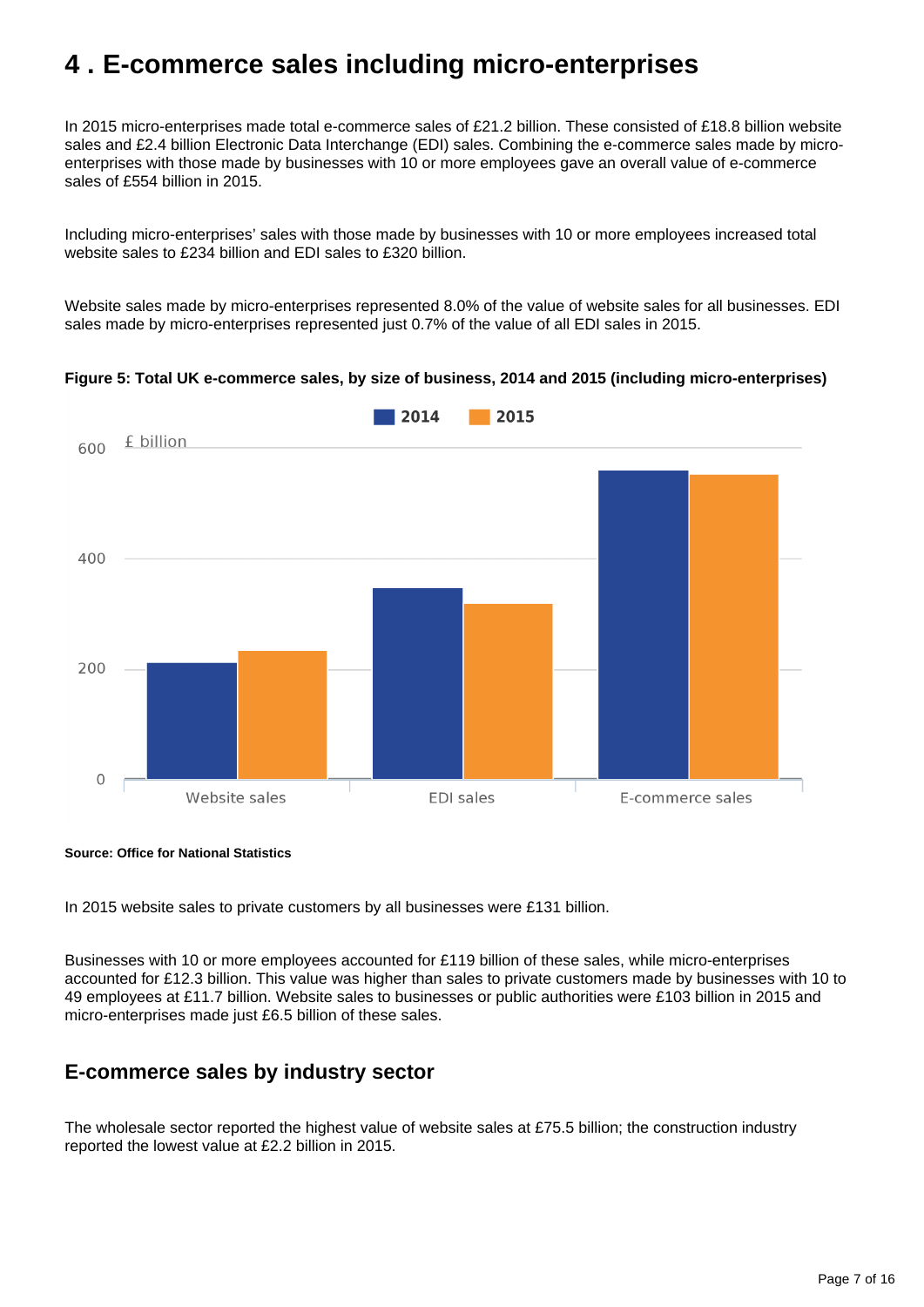#### **Figure 6: UK e-commerce sales via a website, by industry sector, 2015 (including micro-enterprises)**

#### **£ billion**



The manufacturing sector reported the highest value of EDI sales at £142 billion; the accommodation and food services industry reported the lowest value at £1.8 billion in 2015.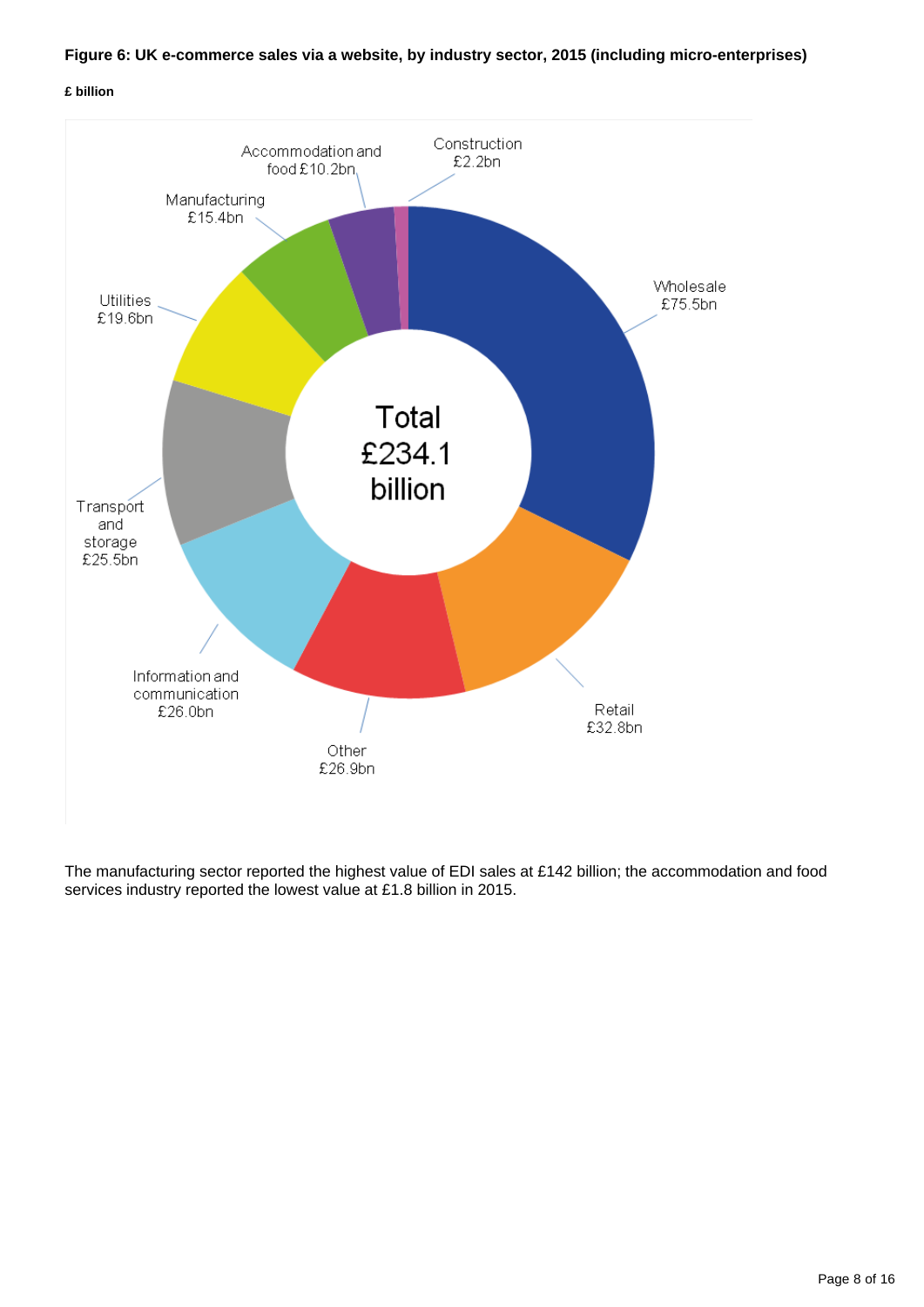

#### **£ billion**



### <span id="page-8-0"></span>**5 . Businesses' use of websites, internet access and internet connection speeds**

### **Use of websites**

In 2015, 50.1% of all businesses had a website. There appears to be a clear difference in the use of websites by micro-enterprises, compared with larger businesses. In 2015, nearly all of the largest businesses (250 to 999 and 1,000 or more employees) had a website (97.0% and 97.6% respectively), while 80.6% of businesses with 10 to 49 employees had a website, but less than half (46.4%) of the micro-enterprises did so. Since 2014 there has been a slight increase of 2.6 percentage points in the proportion of all businesses with a website.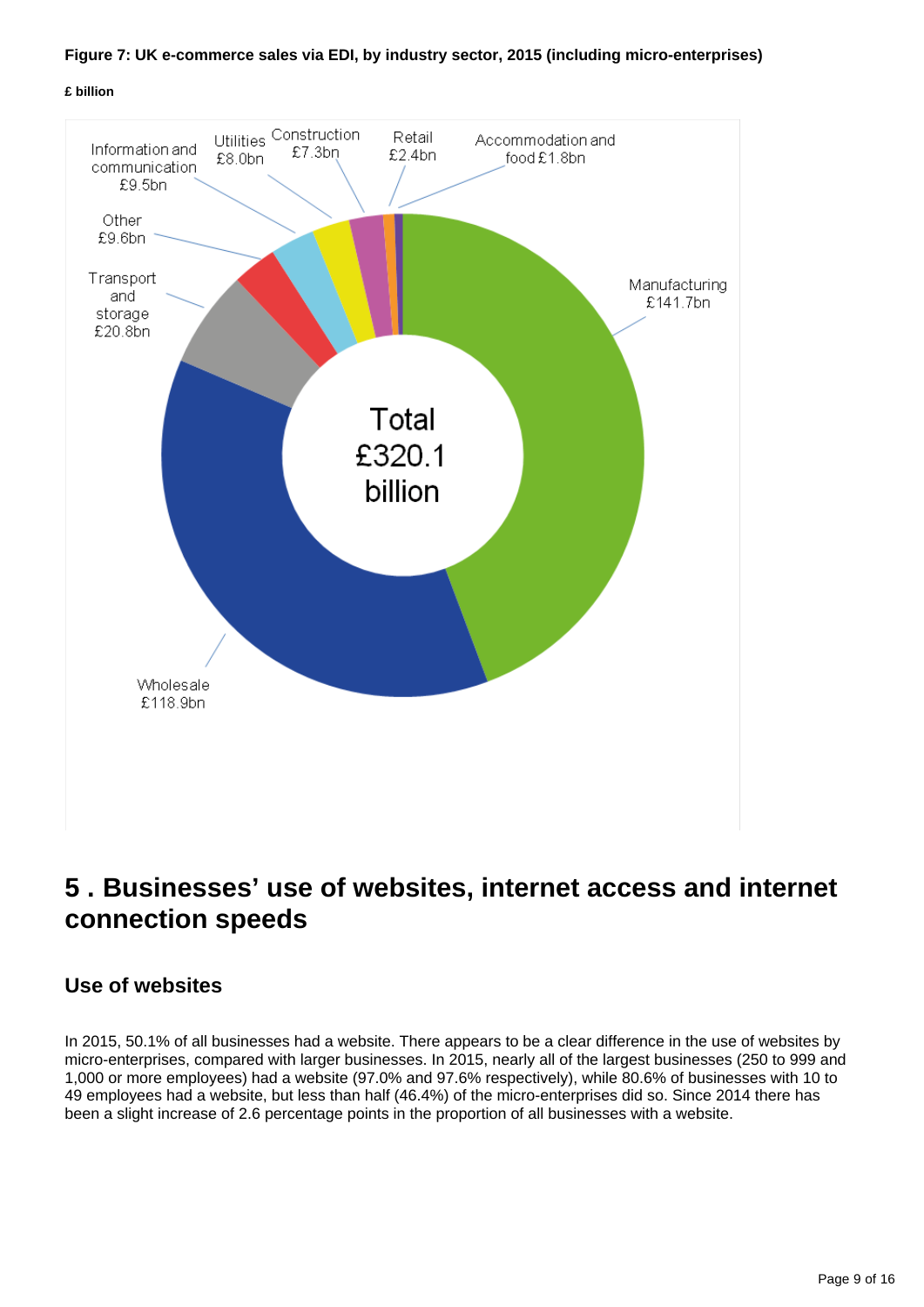#### **Internet access**

In 2015, 83.0% of all businesses had internet access, remaining at the same level as the 2014 estimate. All sizebands of businesses with 50 or more employees had levels of internet access above 99.0%, compared with micro-enterprises at 81.6% and businesses with 10 to 49 employees at 94.7%.

As with household internet access, as reported in the Internet Access Households and Individuals 2016 statistical [bulletin,](https://www.ons.gov.uk/peoplepopulationandcommunity/householdcharacteristics/homeinternetandsocialmediausage/bulletins/internetaccesshouseholdsandindividuals/2016) the majority of businesses have a fixed internet connection, with 80.7% continuing to use fixed broadband (DSL or other fixed connection) in 2015. This was down from 81.7% in 2014. Mobile broadband using 3G or 4G increased in 2015 to 55.6% up from 46.9% in 2014.

### **Internet connection speeds**

The E-commerce and ICT Survey measures the maximum contracted download speed of businesses in the following bands: less than 2Mbps (Megabits per second), 2Mbps or more but less than 10Mbps, 10Mbps or more but less than 30Mbps, 30Mbps or more but less than 100Mbps and 100Mbps or more.

As high-speed fibre optic broadband is rolled out across the UK by providers offering improved speeds for businesses and households, it is unsurprising that more businesses indicated in 2015 that they had faster contracted internet speeds than in 2014.

Only 6.9% of businesses reported speeds less than 2 Mbps. The number of businesses subscribing to broadband with a connection speed between 30Mbps and 100Mbps, increased from 12.8% in 2014 to 16.9% in 2015. Superfast broadband, above 100Mbps, was used by 5.9% of businesses in 2015.

The size of a business has a large effect on the likely internet connection speed it will subscribe to. The most common connection speed for the smallest businesses was between 2Mbps and 10Mbps at 22.8%. In contrast, the largest (1,000 or more employees) businesses were most likely to subscribe to superfast broadband, with 56.3% connecting at speeds above 100Mbps.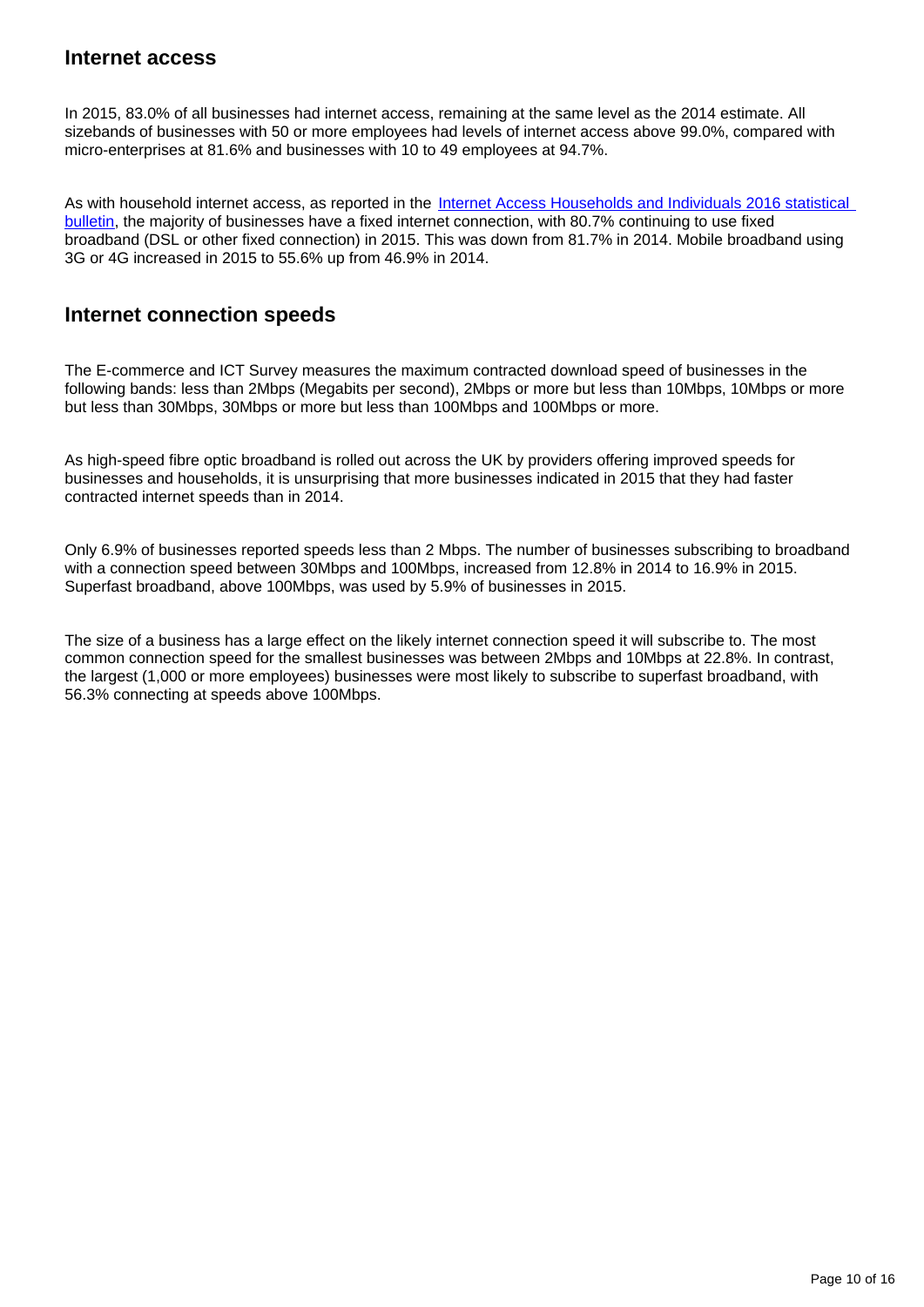#### **Figure 8: Proportion of UK businesses by maximum contracted internet connection speed, 2014 and 2015**



**Source: Office for National Statistics**

### <span id="page-10-0"></span>**6 . Use of social media**

Social media can be defined as websites and applications that enable users to create and share content or participate in social networking. In 2015, 35.0% of all businesses used social media, up from 32.0% in 2014.

Social networking has enabled businesses to change the way they interact with customers to promote themselves online and provide new facilities for marketing their business and recruiting staff. In 2015, 33.0% of all businesses used social networks such as Facebook or LinkedIn. The likelihood of a business interacting on social networks was related to its size; 85.8% of the largest businesses (1,000 or more employees) used these networks compared with 54.1% of businesses with 10 to 49 employees and 30.4% of micro-enterprises (0 to 9 employees). The manufacturing sector reported the highest rate of using social networks (39.5%), while the transport and storage sector reported the lowest (14.3%).

In 2015, 17.3% of all businesses used blogs or microblogs, for example Twitter. While 76.7% of businesses with 1,000 or more employees used this type of social media, only 15.0% of those with 0 to 9 employees did so. The information and communication sector reported the highest rate of using blogs or microblogs (23.4%).

### <span id="page-10-1"></span>**7 . Cloud computing**

Cloud computing, or internet storage space, is the use of remote servers hosted on the internet to store, manage and process data. The use of cloud computing has become more common in recent years as an alternative to storing data on local servers or personal computers.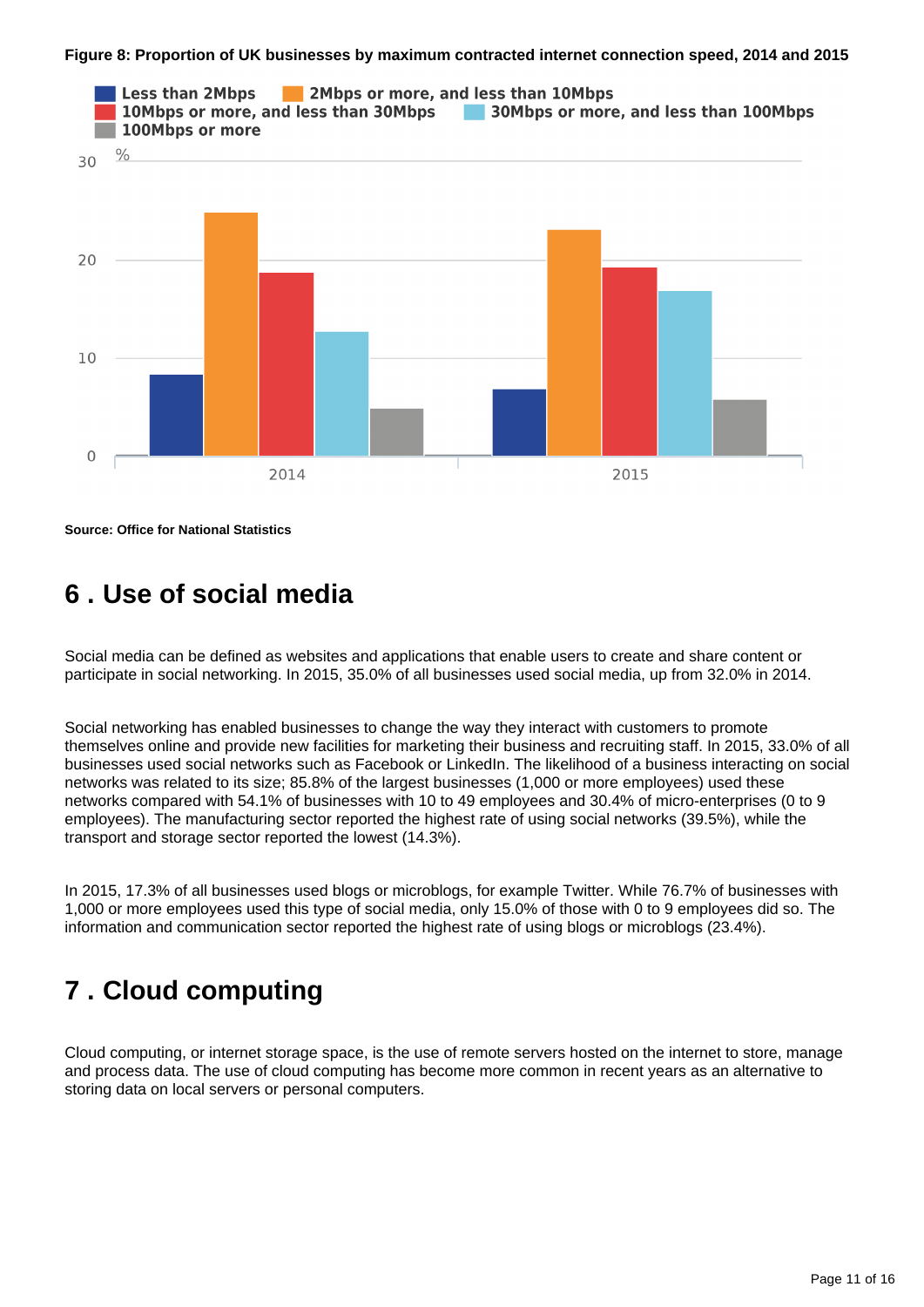In 2015, 20.6% of all businesses purchased a cloud computing service, including email, database hosting and file storage. Larger businesses were more likely to purchase cloud computing services than smaller ones. Cloud computing services were purchased by 71.0% of businesses with 1,000 or more employees, while only 19.0% of businesses with 0 to 9 employees did so. The most purchased service was storage of files, with 15.0% of businesses reporting this. The lowest purchase of a cloud computing service was for computing capacity to run own software, with only 3.7% of businesses reporting this purchase.

The information and communication sector purchased the largest amount of cloud computing services across all types of services surveyed, while the accommodation and food services sector purchased the least.

## <span id="page-11-0"></span>**8 . Big data**

Big data are extremely large data sets that may be analysed to reveal patterns, trends, and associations. Analysing big data allows users to make better and faster decisions using data that were previously inaccessible or unusable.

Big data analysis was mostly used by the larger companies (1,000 or more employees). The larger the business employment sizeband the greater the use of big data.

Data generated from social media was the most popular type of big data analysis used by all business sizebands with 30.8% of larger companies (1,000 or more employees) and 3.8% of the micro-enterprises using this type of analysis.

Business's own data from smart devices or sensors was used in big data analysis by 24.8% of larger companies (1,000 or more employees), 13.1% of businesses with 250 to 999 employees and 6.6% of businesses with 50 to 249 employees. The smaller businesses did not use this type of analysis as much as the other sources of big data collection with only 0.7% of micro-enterprises and 2.3% of businesses with 10 to 49 employees having used these methods.

Geolocation data from the use of portable devices using mobile telephone networks, wireless connections or GPS was used by 23.0% of larger companies.

### <span id="page-11-1"></span>**9 . Your views matter**

We are constantly aiming to improve this release and its associated commentary. We would welcome any feedback you might have and would be particularly interested in knowing how you make use of the data to inform your work. Please contact us via email: esociety@ons.gsi.gov.uk or telephone Cecil Prescott on +44 (0)1633 456767.

### <span id="page-11-2"></span>**10 . Main issues specific to this bulletin**

This is our latest annual release about e-commerce and the adoption and use of information and communication technologies (ICTs) by UK businesses. The results in this release are for 2015. The source of the information is the E-commerce and ICT Survey of UK businesses.

The Inter-Departmental Business Register (IDBR) was used as the sampling frame for the survey. The survey was sent to 10,995 of all UK businesses in the Manufacturing, Production, Construction, Distribution and Service sectors.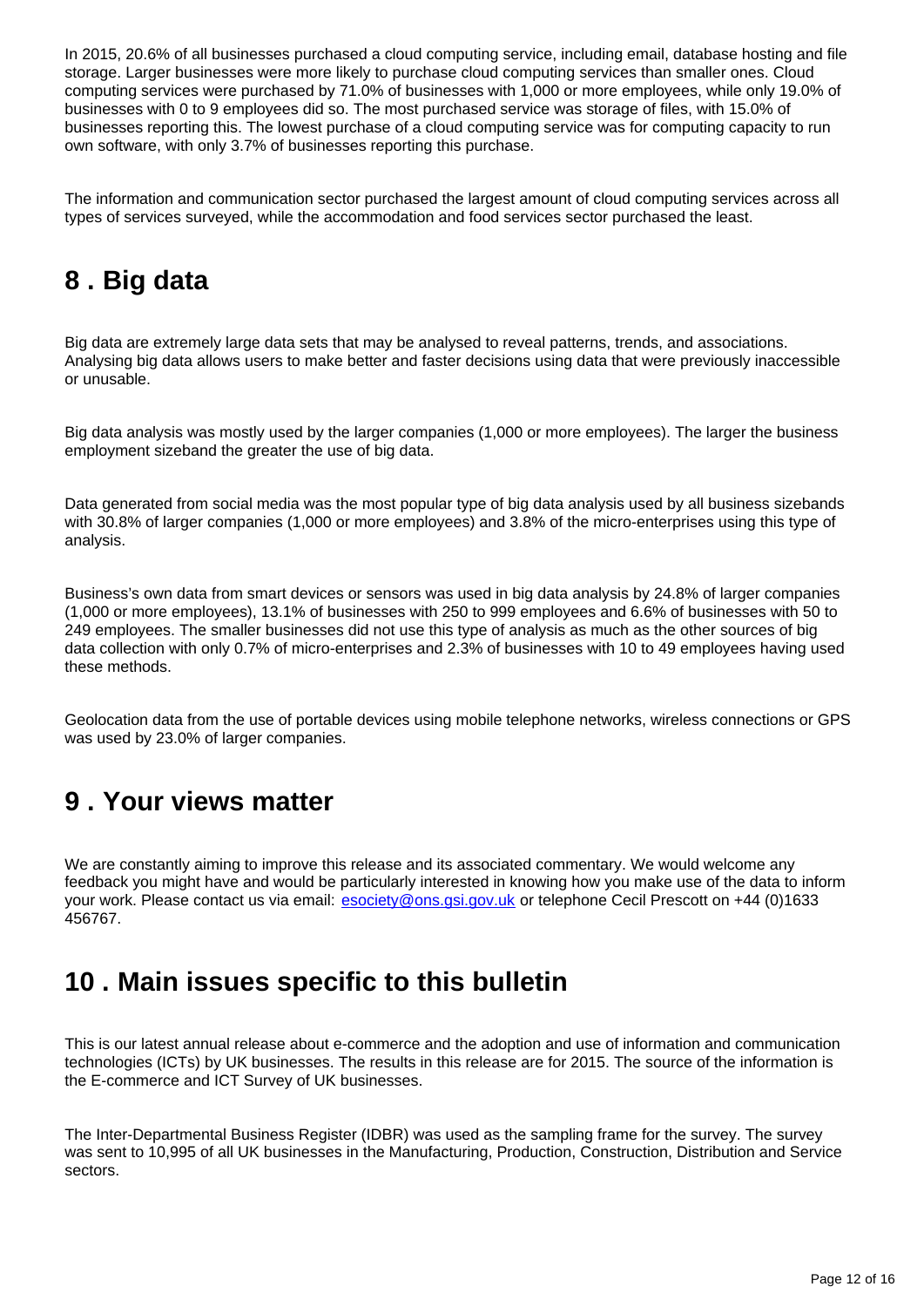This statistical bulletin reports e-commerce activity by UK businesses, regardless of where the respondent's customer or supplier is located, or whether the trading activity is with households or businesses.

The Annual Business Survey (ABS), produced by us, is an important input for estimating the level of e-commerce in the UK. All sectors covered by the E-commerce survey are also covered by the ABS.

On 10 November 2016, we published provisional results from the 2015 ABS. The release covered:

- non-financial services
- distribution
- production
- construction
- parts of agriculture

Together these industries represent the UK Non-Financial Business Economy and account for around two-thirds of the whole economy of the UK in terms of gross value added.

In recent years there has been user interest in resuming coverage of businesses with less than 10 employees in the E-commerce and ICT Survey of UK businesses. Therefore the coverage of this survey was extended in 2014 to include these businesses.

Estimates in the data tables have been prepared using 2 bases:

- businesses with 10 or more employees to enable comparison with previous years
- all businesses including results for businesses with 0 to 9 employees, that are only available for 2014 and 2015

### **Common pitfalls in interpreting the series**

This report should not be confused with the [Internet Access Household and Individuals](http://www.ons.gov.uk/ons/rel/rdit2/internet-access---households-and-individuals/index.html) statistical bulletin. This is a separate release that contains estimates on internet access and use of the internet by households and individuals, not by businesses.

### **International comparisons**

A comparable survey is run in all countries of the European Union (EU) and also in some non-EU countries. Eurostat plays an important role in this and each year leads a process whereby the data requirements for the survey are reviewed and updated. Comparative data for EU countries can be found on the [Eurostat website.](http://epp.eurostat.ec.europa.eu/statistics_explained/index.php/Information_society_statistics)

## <span id="page-12-0"></span>**11 . Quality and methodology**

The [E-commerce and ICT Activity of UK Businesses Quality and Methodology Information document](http://www.ons.gov.uk/ons/guide-method/method-quality/quality/quality-information/economy/quality-and-methodology-information-for-e-commerce-and-ict-activity-of-uk-businesses.pdf) contains important information on: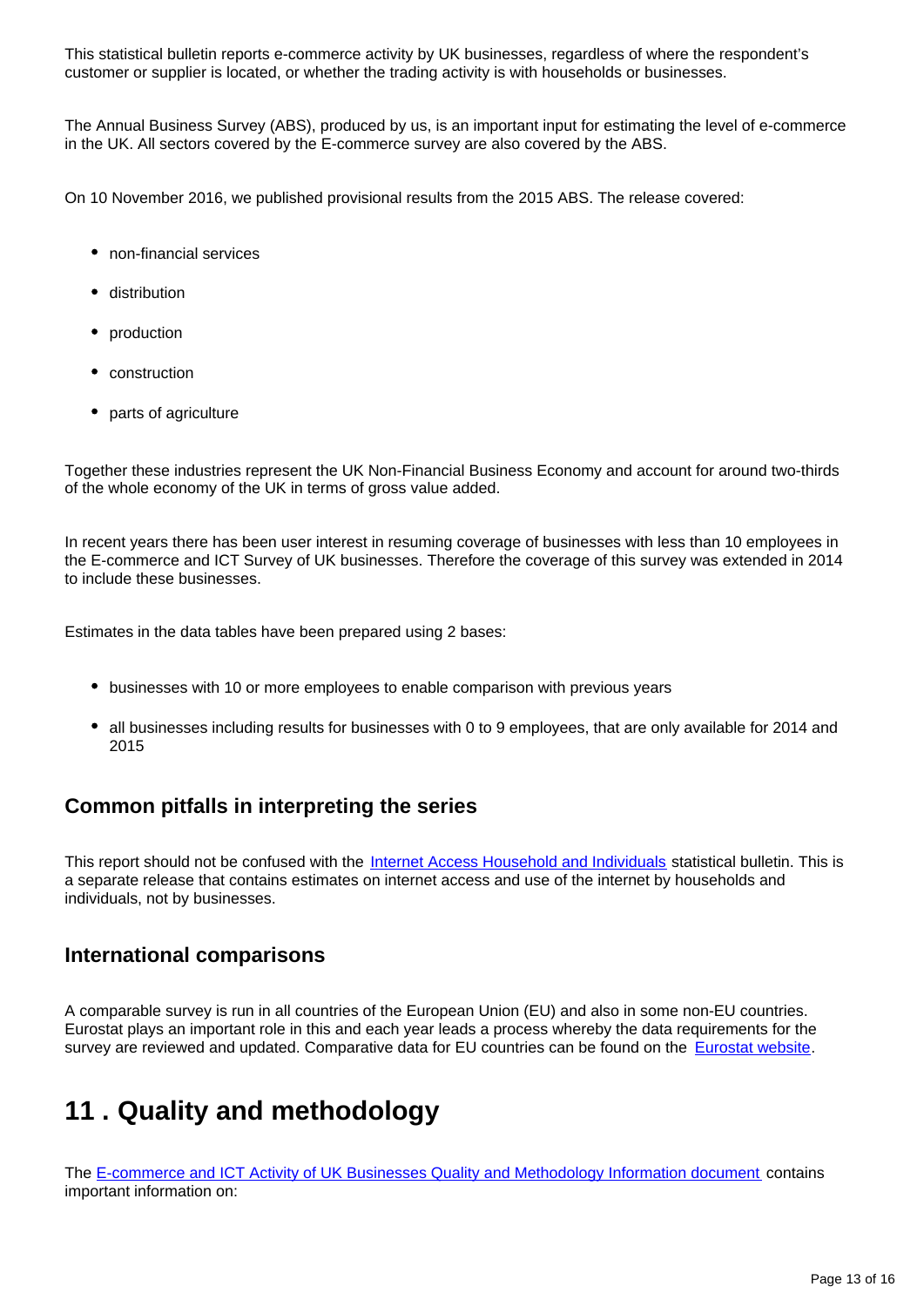- the strengths and limitations of the data and how it compares with related data
- users and uses of the data
- how the output was created
- the quality of the output including the accuracy of the data

### **Classification changes**

The 2015 survey was based on the Standard Industrial Classification (SIC) 2007. The estimates published for 2009 were the first to be published based on SIC 2007, which replaced the SIC 2003 classification system. Results for the 2008 survey were originally compiled and published based on SIC 2003, and have been reestimated based on the new SIC 2007, to enable comparisons to be made with future years.

There were changes to the e-commerce questions asked in the 2008 survey, which impacted on the published results. The internet/non-internet split of e-commerce transactions that had been included since the survey began were discontinued after the 2008 survey. This split was replaced with a breakdown of website and non-website transactions. The historical e-commerce estimates, broken down by internet and non-internet sales, are still available on our website in the [2008 E-commerce and ICT Statistical Bulletin.](http://www.ons.gov.uk/ons/rel/rdit2/ict-activity-of-uk-businesses/2008-edition/index.html) As a result of the changes to the measurement of e-commerce, this release provides estimates of the values of e-commerce from 2008 onwards.

Until the 2007 survey, the definition of e-commerce sales and purchases included transactions over manually typed email. From the 2008 survey onwards this changed and email transactions have been excluded. This means that e-commerce sales published in this release are not directly comparable with estimates published for 2007 and previous years.

### **Quality improvement to the estimation of e-commerce sales values**

A quality improvement to the estimates of the values of e-commerce sales was made for the 2011 release that was published in November 2012. Prior to the 2011 survey, estimates of the values of e-commerce sales had been calculated using ABS total business turnover data from the previous year. This method had been used since the e-commerce survey commenced in 2000. Since the 2011 survey it has been possible to use ABS data from the relevant survey year to derive estimates of e-commerce sales, which resulted in more accurate estimates. The [information note on quality improvements to the e-commerce survey](http://www.ons.gov.uk/ons/guide-method/method-quality/specific/business-and-energy/e-commerce-and-ict-activity/information-note-on-quality-improvments-on-the-e-commerce-survey.pdf), published on our website has further details.

### **Users of the data**

This bulletin provides information on the estimates of e-commerce sales, and the use by businesses of various types of information and communication technologies (ICT). In some cases, growth over time can be seen where ICT use has been measured on a comparable basis in previous years. Examples of this include the measurement of ICT activities such as internet access, broadband and websites. Results are presented by business employee sizeband. This allows comparisons of the levels of e-commerce trading and ICT activity to be made between different sized businesses.

[Eurostat](http://ec.europa.eu/eurostat/statistics-explained/index.php/Main_Page) is the principal user of the statistics. The UK provides statistics to Eurostat which measure business use of ICT and e-commerce activity, in accordance with [Regulation of the European Parliament and Council 808/2004](http://eur-lex.europa.eu/LexUriServ/LexUriServ.do?uri=OJ:L:2004:143:0049:0055:EN:PDF) . These estimates are used to provide information that is consistent with other European Union (EU) member states, as part of progress towards measuring EU benchmarking indicators. These EU indicators compare the development and use of ICT in the EU member states, and help to provide a better understanding of the adoption of ICT and the internet by businesses at an EU level.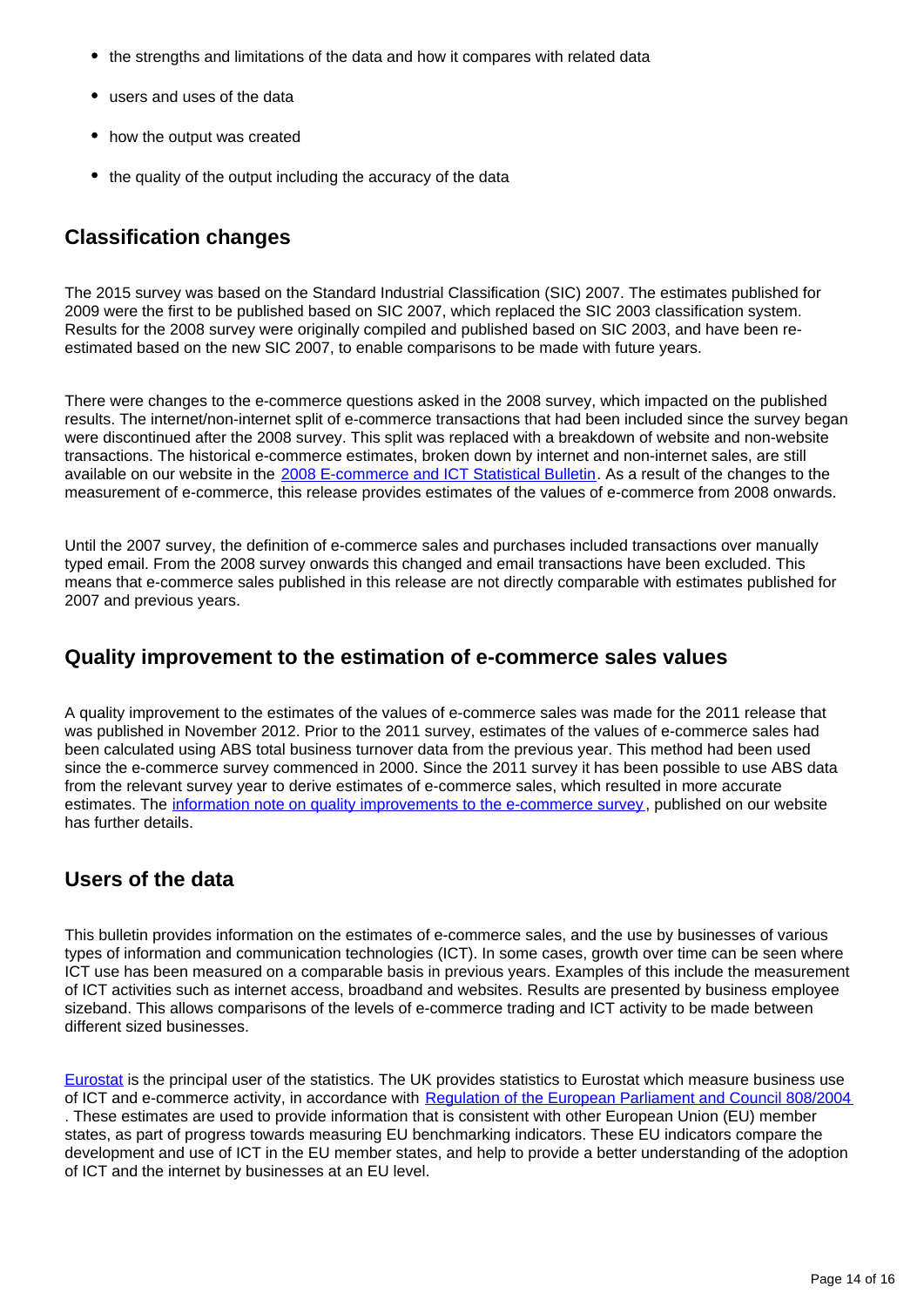ICT is considered as critical for improving the competitiveness of European industry and more generally, to meet the demands of society and the economy. Broadband is considered to be important when measuring access to, and use of, the internet. Broadband offers users the possibility to rapidly transfer large volumes of data and keep access lines open. The take-up of broadband is a key ICT policy-making indicator. Widespread access to the internet, via broadband, is regarded as essential for the development of advanced services on the internet, such as e-business, e-government or e-learning.

Do you make use of our estimates of e-commerce and ICT activity? If yes, we would like to hear from you ( ecommerce@ons.gsi.gov.uk) and understand how you make use of these statistics. This may enable us, in the future, to better meet your needs as a user.

### **International context**

A comparable survey is run in all EU countries and also in some non-EU countries. The measurement of ecommerce and ICT activity by businesses is under continuing review and development. Eurostat plays a leading role in this and each year leads a process whereby the data requirements for the survey are reviewed and updated. Comparative data for EU countries can be found on the [Eurostat website.](http://epp.eurostat.ec.europa.eu/statistics_explained/index.php/Information_society_statistics) Approximately 40% of the survey questions change each year to enable the survey to cover new and developing aspects of ICT use. This means that the available time series for ICT adoption and use varies and not all time series are updated each year.

### **Estimation**

The estimates of the proportions of businesses use number raised estimation. Results weighted by number of businesses give an equal weight to businesses irrespective of size. This method reflects the greater number of small businesses than large ones. Therefore, estimates of proportions of businesses in "all sizebands" are likely to be closer to the estimates for the 0 to 9 employment sizeband, than for the 1,000 or more employment sizeband. Estimates of the monetary values of e-commerce use the employment of the business with the estimated percentage of total turnover derived from e-commerce. This means that businesses with larger employment have a greater weight in the estimation of the monetary values of e-commerce. Full details of the estimation methods used are available in the [E-commerce and ICT Quality and Methodology Information](http://www.ons.gov.uk/ons/guide-method/method-quality/quality/quality-information/economy/quality-and-methodology-information-for-e-commerce-and-ict-activity-of-uk-businesses.pdf) report.

### **Coverage**

The provision of the results to Eurostat is a requirement set out in [EU Regulation 808/2004](http://eur-lex.europa.eu/LexUriServ/LexUriServ.do?uri=OJ:L:2004:143:0049:0055:EN:PDF). The survey collects the data necessary to meet this requirement. The estimates in this release relate to those sectors of the economy where coverage is required by Eurostat under the terms of the Regulation. It should therefore be noted that the survey is not intended to provide full coverage of all UK ICT and e-commerce business activity.

The survey covers businesses within the following economic sectors, according to the Standard Industrial Classification (SIC) 2007.

Manufacturing: Divisions 10-33 Utilities: Divisions 35-39 Construction: Divisions 41-43 Wholesale: Divisions 45-46 Retail: Division 47 Transport and storage: Divisions 49-53 Accommodation and food services: Divisions 55-56 Information and communication: Divisions 58-63 Other services: Divisions 68-74, 77-82, 95.1

The sectors of the SIC 2007 not covered by the survey are as follows: